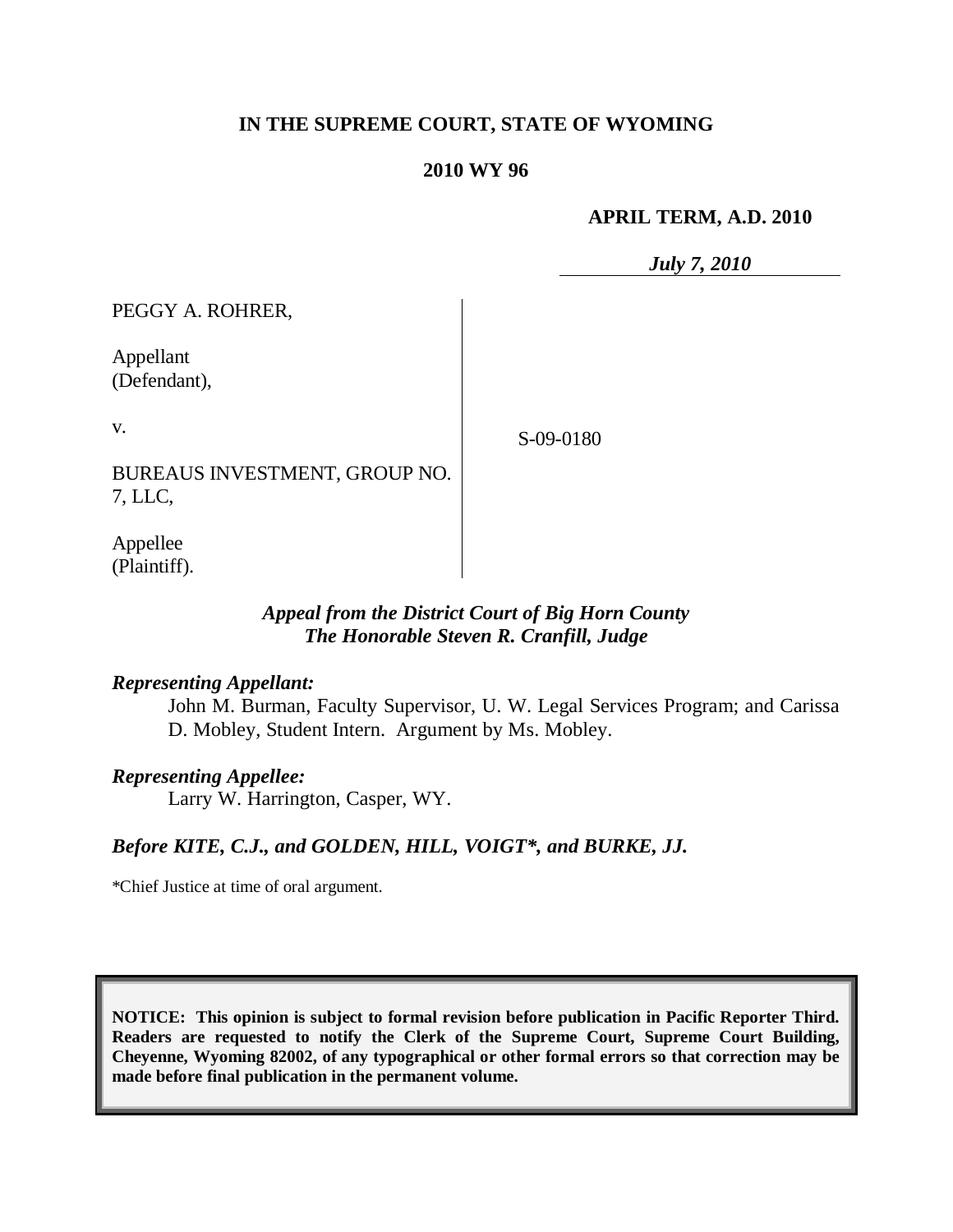### **HILL,** Justice.

[¶1] Appellant, Peggy A. Rohrer (Rohrer), contends that the district court abused its discretion in denying her "Motion to Have Requests for Admission Deemed Denied, or in the Alternative to Withdraw Admissions." She also contends that the district court erred in granting summary judgment for Appellee, Bureaus Investment, Group No. 7, LLC (Group 7) because it had failed to present a prima facie case for summary judgment and because she came forward with evidence that created genuine issues of material fact. We reverse and remand for further proceedings consistent with this opinion.

### **ISSUES**

[¶2] Rohrer raises these issues:

I. Whether the district court erred in denying [Rohrer"s] *Motion to have Requests for Admissions Deemed Denied, or in the Alternative, Motion to Withdraw Admissions*, where the only evidence on the record establishes that [Rohrer] had denied the matters in the request for admissions and returned them to [Group 7] through the United States Postal Service, and where Rule 36 of the Wyo. R. Civ. P. allows for withdrawal of admissions where the moving party can show that presentation of the merits of the action will be subserved by allowing the withdrawal and the opposing party fails to demonstrate that they will be prejudiced by allowing the withdrawal.

II. Whether the district court erred in granting [Group 7"s] *Motion for Summary Judgment*, finding that [it] had made and supported its motion for summary judgment as required by Rule 56 of the Wyo. R. Civ. Pro., where the rule requires there to be no genuine issues of material fact before summary judgment will be granted as a matter of law.

Group 7 did not provide a statement of the issues, but it argues that the district court's order denying Rohrer"s motion to withdraw admissions was not an abuse of discretion and that the grant of summary judgment in Group 7"s favor was sound.

# **PROCEEDINGS**

[¶3] On August 6, 2007, Group 7 filed a complaint in the district court. A very similar amended complaint was filed on December 26, 2007. (The district court apparently asked Group 7 to file an amended complaint at an in-chambers conference on November 8, 2007. That proceeding was not reported and it is not included in the record on appeal.)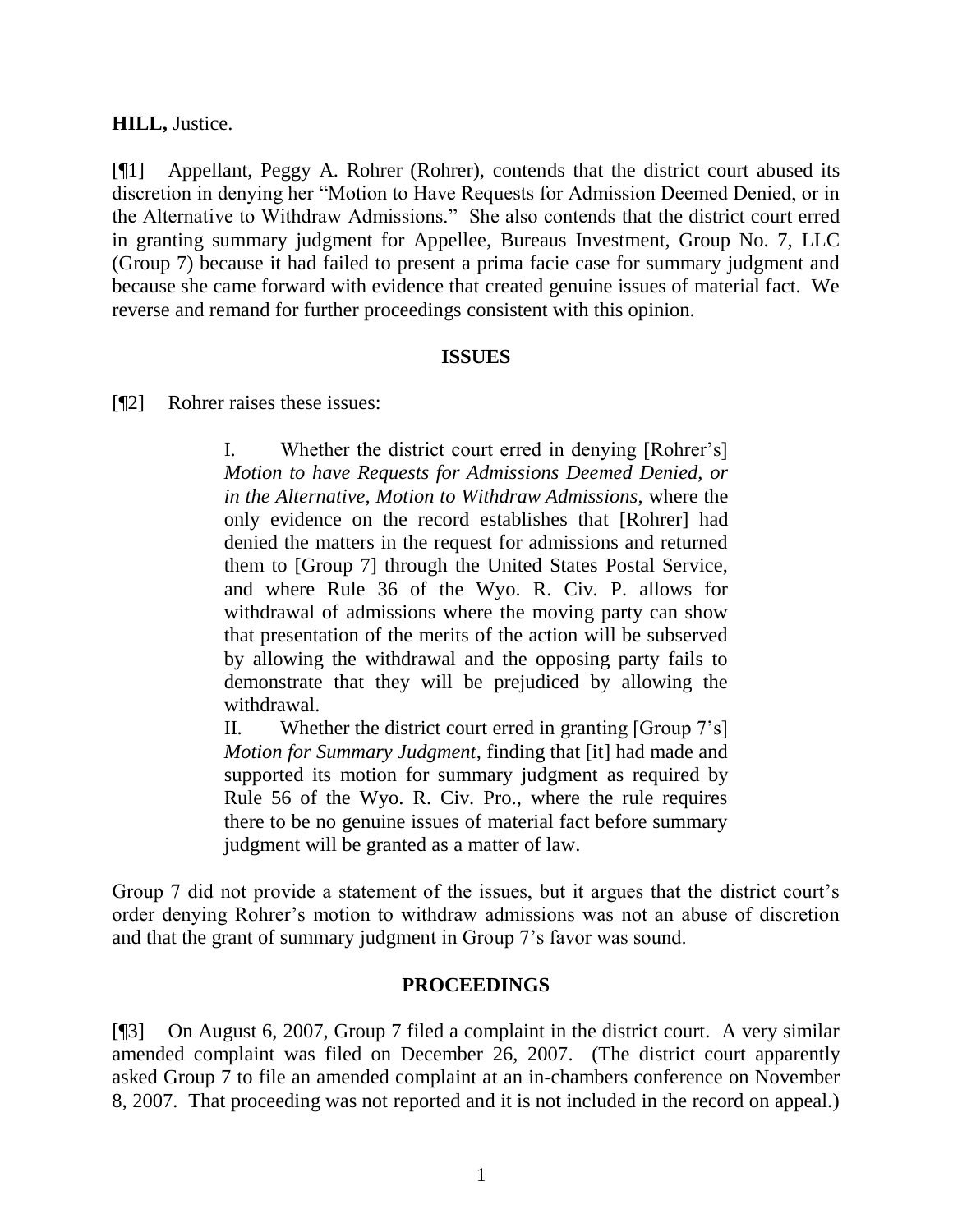The amended complaint alleged that Group 7 owned a credit account in Rohrer"s name. The complaint further alleged that Rohrer had obtained credit card account number \*\*\*\*\*\*\*\*\*\*\*\*9333 (hereafter "Account") from Chase Manhattan Bank (USA).

[¶4] Continuing, Group 7 alleged that Rohrer used the Account, that it had bought that Account, and the corresponding debt was now owed to Group 7. By using the Account, Rohrer agreed to its terms and owed "\$5,504.61, as well as interest from the day following the last cycle date, 04/08/2004." Group 7 further contended that Rohrer owed reasonable attorney"s fees and contractual interest "if provided in the attached agreement." Rohrer is alleged to have failed to make the payments due under the Account agreement. Because Rohr failed to make the payments, Group 7 alleged she owed it \$6,682.15 plus contractual interest from 04/08/2004 (the contractual interest rate was 15.9900%). Group 7 contended that Rohrer also owed it prejudgment interest on that sum as well. Group 7 also contended that it would be "inequitable" for the district court to deny Group 7"s claim for repayment of the sums at issue. A copy of the Account agreement was attached to the complaint.

[¶5] On August 31, 2007, and January 7, 2008, Rohrer, *acting pro se*, answered the complaints, generally asserting that she owed nothing and therefore could not owe any interest or attorney"s fees either. She also claimed the money figures cited in the complaint were inaccurate and that she had steadfastly denied owing the claims made by Chase and Group 7. On January 7, 2008, Rohrer also filed a motion to dismiss due to lack of prosecution. That motion was denied by order entered on April 14, 2008. Rohrer filed another motion to dismiss due to lack of prosecution on July 17, 2008. Group 7 filed a motion for summary judgment on August 5, 2008. Attached to that motion was a copy of "Plaintiff"s First Combined Discovery to Defendant." In that discovery request, Group 7 demanded that Rohrer admit to the following facts:

> (1) Admit that you applied for a credit account with Chase. (2) Admit that credit card number \*\*\*\*\*\*\*\*\*\*\*\*9333 was issued to you by Chase herein. (3) Admit that you received at least one credit card for Credit Account \*\*\*\*\*\*\*\*\*\*\*\*9333. (4) Admit that you received a card holder agreement, a copy of which is attached to the complaint, when you received the credit card for Credit Account \*\*\*\*\*\*\*\*\*\*\*\*9333. (5) Admit that you used, or allowed another person to use the Credit Account \*\*\*\*\*\*\*\*\*\*\*\*9333 while it still had a balance. (6) Admit that you received monthly statements from the issue of Credit Account \*\*\*\*\*\*\*\*\*\*\*\*9333. (7) Admit that you stopped making payments on the Credit Account \*\*\*\*\*\*\*\*\*\*\*\*9333 while it still had a balance. (8) Admit that you owed \$5504.61 on the account on April 8, 2004. (9) Admit that interest on the account as of April 8,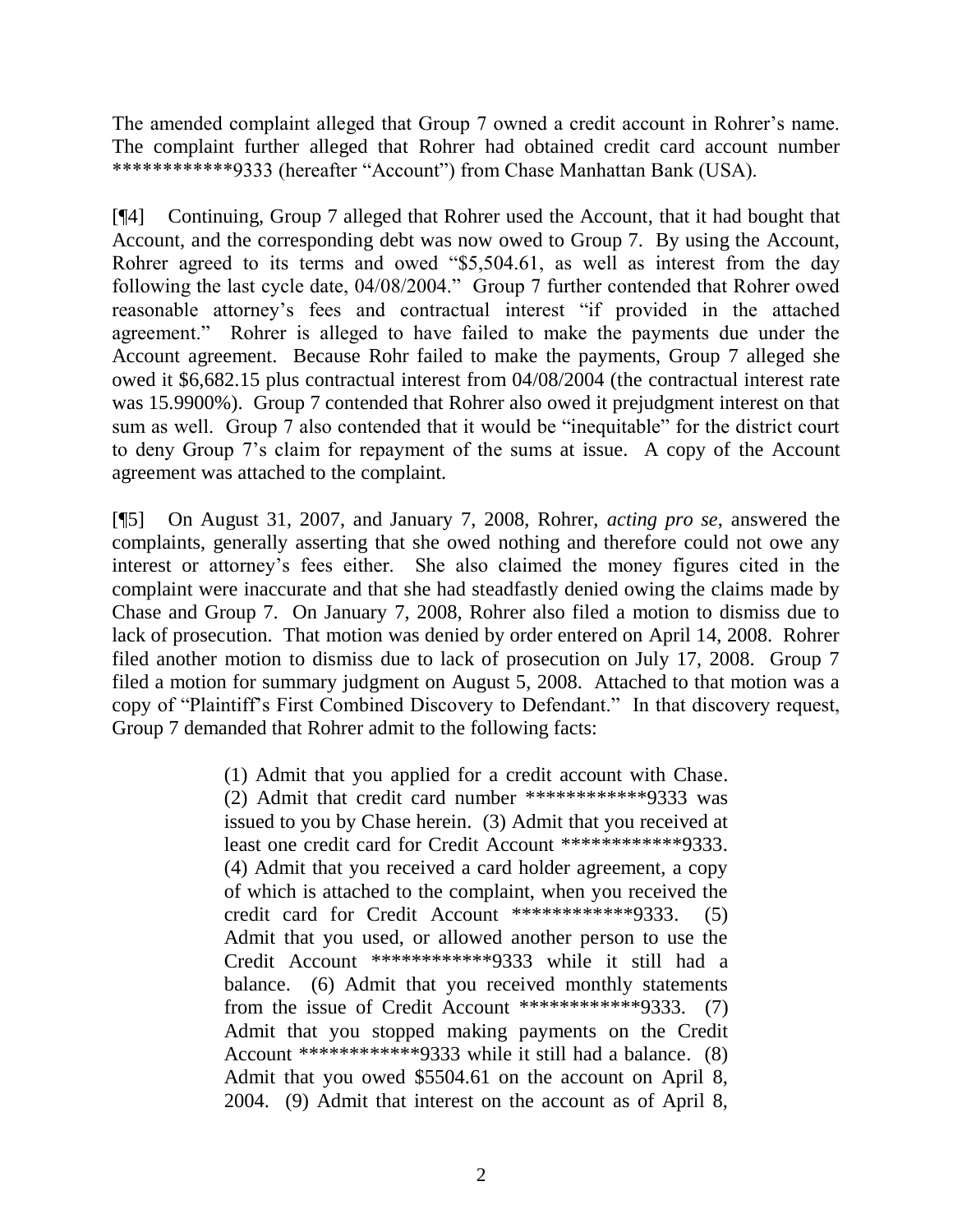2004 was 15.9900% per annum. (10) Admit that you did not make any payments on the account after April 8, 2004.

[¶6] Group 7 also filed a motion for summary judgment and an affidavit in support of that motion in which Group 7 averred that the "paper" at issue here was purchased by Group 7. Attached to that motion were (1) a copy of the bill of sale memorializing that purchase on 4/30/04; (2) a copy of the original Credit Agreement; (3) a copy of a billing with a payment due date of 05/02/04 showing a balance of \$5,504.61; (4) a copy of a billing showing a payment due date of 05/03/2004 showing a balance of \$0.00. We note here that the bill of sale described above contained a notation that it was in reference to "Accounts described in Exhibit "A" attached hereto," but no such attachment appears in the record. Another attachment was an affidavit for attorney"s fees signed by Group 7"s attorney in the amount of \$375.00.

[¶7] On August 5, 2008, Group 7 filed a brief in support of its motion for summary judgment, as well as a statement of the undisputed material facts which mandated summary judgment in Group 7"s favor. A hearing on that motion was set for August 21, 2008, and then vacated and reset for September 18, 2008.

[¶8] On February 11, 2009, counsel entered an appearance on Rohrer"s behalf. On March 27, 2009, Rohrer filed a response to Group 7's motion for summary judgment. She contended that the debt at issue had been settled with Chase as shown in a document found at page 124 of the record on appeal. She claimed she had disputed all attempts made by Chase and others to collect that debt again, although she did not have any documentation to support that contention, other than the document on page 124. She also asserted that she answered all of the requests for admissions and substantively denied Group 7's assertions that she owed any debt to it, but she had not retained a copy of that response. Rohrer also moved the district court to allow her to withdraw any admissions she was deemed to have made.

[¶9] The district court denied Rohrer any relief with respect to the admissions. It also granted summary judgment for Group 7, finding there were no genuine issues of material fact of record and that Group 7 was entitled to judgment as a matter of law.

# **DISCUSSION**

# **Admissions**

[¶10] The civil rule which governs the sort of admissions at issue here is lengthy and detailed:

# **Rule 36. Requests for Admission.**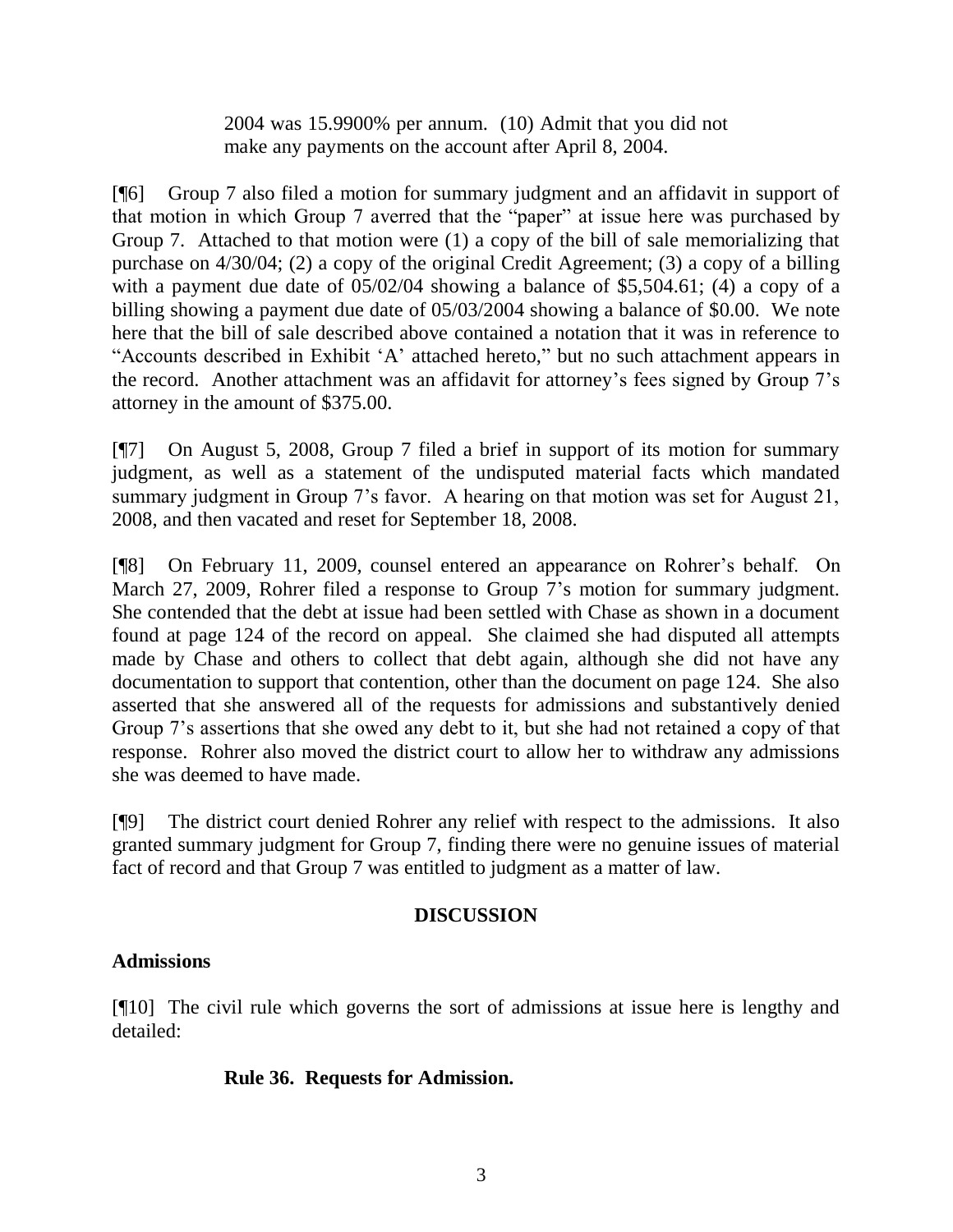(a) *Request for Admission*. -- A party may serve upon any other party a written request for the admission, for purposes of the pending action only, of the truth of any matters within the scope of Rule 26(b) set forth in the request that relate to statements or opinions of fact or of the application of law to fact, including the genuineness of any documents described in the request. Copies of documents shall be served with the request unless they have been or are otherwise furnished or made available for inspection and copying. The request may, without leave of court, be served upon the plaintiff after commencement of the action and upon any other party with or after service of the summons and complaint upon that party.

Each matter of which an admission is requested shall be separately set forth. The matter is admitted unless, within 30 days after service of the request, or within such shorter or longer time as the court may allow, the party to whom the request is directed serves upon the party requesting the admission a written answer or objection addressed to the matter, signed by the party or by the party's attorney, but, unless the court shortens the time, a defendant shall not be required to serve answers or objections before the expiration of 45 days after service of the summons and complaint upon that defendant. If objection is made, the reasons therefor shall be stated. The answer shall specifically deny the matter or set forth in detail the reasons why the answering party cannot truthfully admit or deny the matter. A denial shall fairly meet the substance of the requested admission, and when good faith requires that a party qualify an answer or deny only a part of the matter of which an admission is requested, the party shall specify so much of it as is true and qualify or deny the remainder. An answering party may not give lack of information or knowledge as a reason for failure to admit or deny unless the party states that the party has made reasonable inquiry and that the information known or readily obtainable by the party is insufficient to enable the party to admit or deny. A party who considers that a matter of which an admission has been requested presents a genuine issue for trial may not, on that ground alone, object to the request; the party may, subject to the provisions of Rule 37(c), deny the matter or set forth reasons why the party cannot admit or deny it.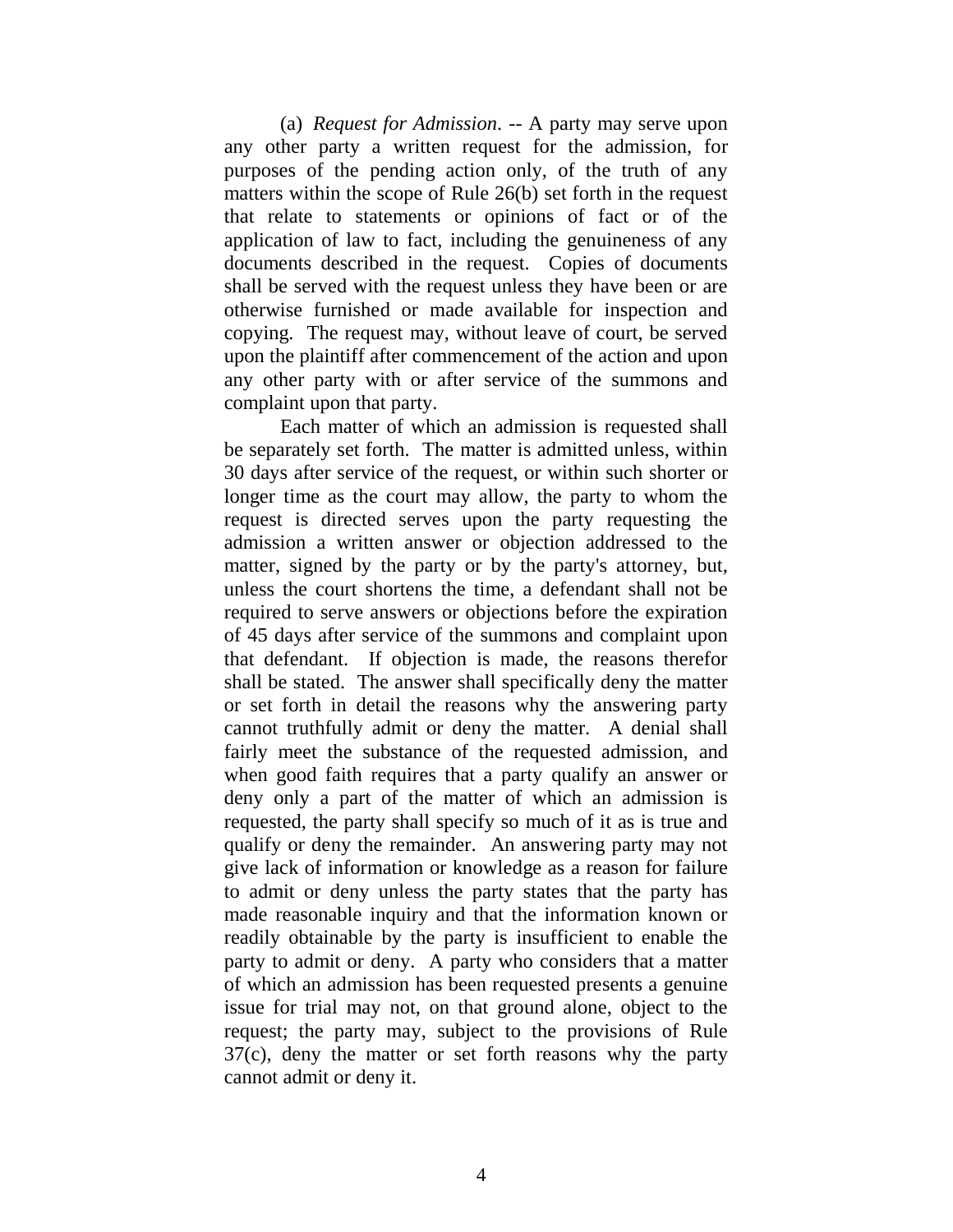The party who has requested the admissions may move to determine the sufficiency of the answers or objections. Unless the court determines that an objection is justified, it shall order that an answer be served. If the court determines that an answer does not comply with the requirements of this rule, it may order either that the matter is admitted or that an amended answer be served. The court may, in lieu of these orders, determine that final disposition of the request be made at a pretrial conference or at a designated time prior to trial. The provisions of Rule  $37(a)(4)$  apply to the award of expenses incurred in relation to the motion.

(b) *Effect of Admission*. Any matter admitted under this rule is conclusively established unless the court on motion permits withdrawal or amendment of the admission. Subject to the provisions of Rule 16 governing amendment of a pretrial order, the court may permit withdrawal or amendment when the presentation of the merits of the action will be subserved thereby and the party who obtained the admission fails to satisfy the court that withdrawal or amendment will prejudice that party in maintaining the action or defense on the merits. Any admission made by a party under this rule is for the purpose of the pending action only and is not an admission for any other purpose nor may it be used against the party in any other proceeding.

[¶11] We have held that the district courts have broad discretion to manage pretrial discovery matters. Therefore, we review a district court's decision on a motion to withdraw or amend admissions under Rule 36(b) by applying the abuse of discretion standard. *Wolf v. Allen*, 2008 WY 136, ¶ 4, 196 P.3d 775, 776 (Wyo. 2008). In that case we stated the "abuse of discretion" standard to be:

> A court abuses its discretion when it acts in a manner which exceeds the bounds of reason under the circumstances. The party who is attacking the trial court's ruling has the burden to establish an abuse of discretion, and the ultimate issue is whether the court could reasonably conclude as it did.

[¶12] In our decisions, we have not been altogether consistent in articulating what we mean by "abuse of discretion." However, the following is the statement of its meaning as we have employed it since the publication of our decision in *Vaughn v. State*, 962 P.2d 149, 151-52 (Wyo. 1998):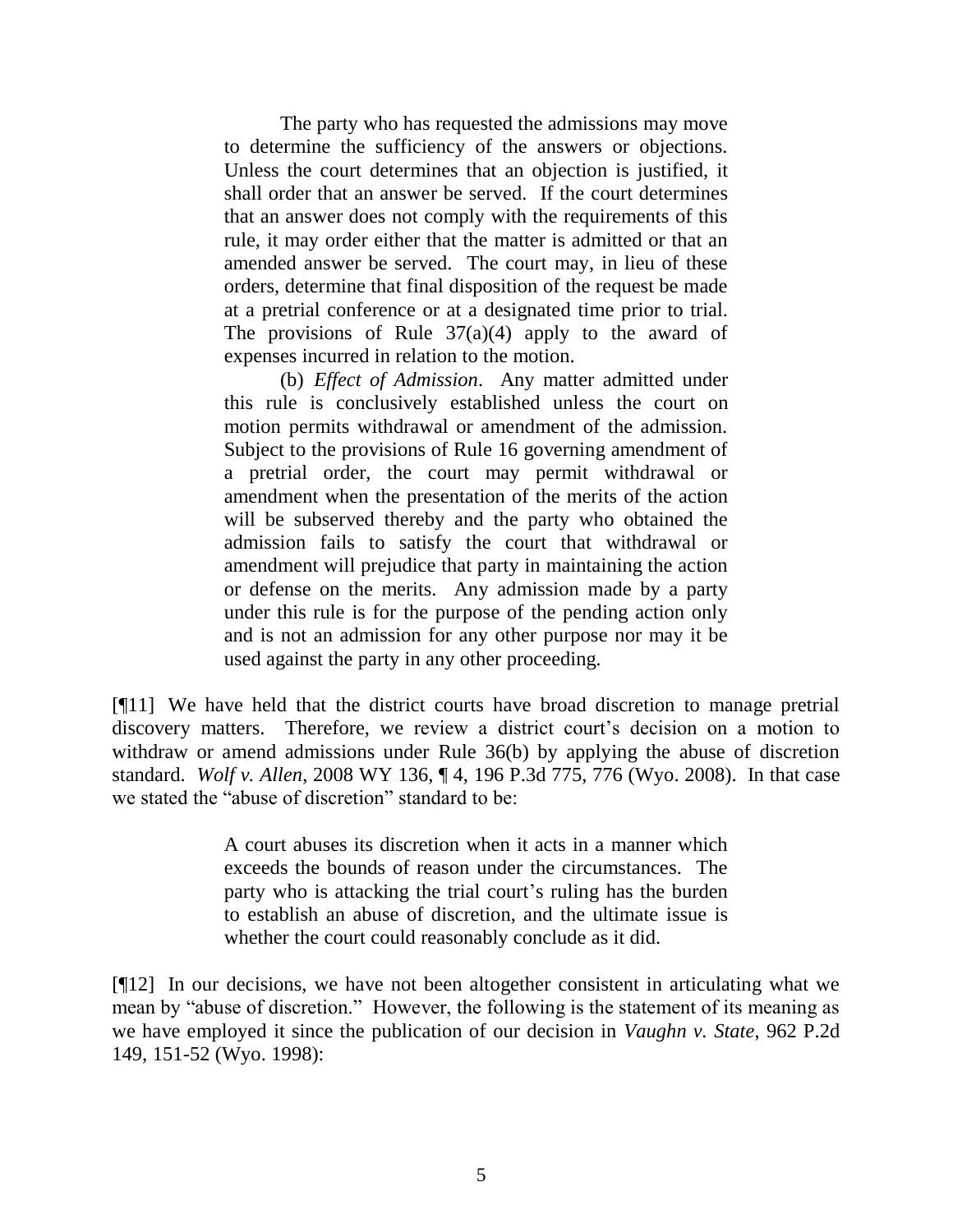Over the years, an abuse of discretion has frequently been described by this Court as "an error of law in the circumstances." *Eager v. Derowitsch*, 68 Wyo. 251, 264, 232 P.2d 713, 717 (1951). This phrasing apparently first appeared in Wyoming in the *Eager* case, and recent examples of its invocation are found in [many cases] (citations omitted)…. We have begun to question the validity of such a definition of abuse of discretion, and have suggested that "the ultimate issue is whether or not the court could reasonably conclude as it did." *Gaines v. Doby*, 794 P.2d 566, 570 (Wyo.1990). See also, *Love v. Love*, 851 P.2d 1283, 1286 (Wyo.1993).

We conclude that we should no longer describe an abuse of discretion as an error of law under the circumstances because a court does not enjoy any discretion with respect to an error of law. We perceive the core of our inquiry as reaching the question of reasonableness of the choice made by the trial court. Henceforth, we will turn to a definition adopted in *Martin v. State*, 720 P.2d 894, 897 (Wyo.1986), in which we said:

**Judicial discretion is a composite of many things, among which are conclusions drawn from objective criteria; it means a sound judgment exercised with regard to what is right under the circumstances and without doing so arbitrarily or capriciously**. *Byerly v. Madsen*, 41 Wash.App. 495, 704 P.2d 1236 (1985). [Emphasis added.]

We have invoked that definition in [many cases] (citations omitted)….

While on occasion we have offered a more concise concept of abuse of discretion, such as a determination as to whether or not the court could reasonably conclude as it did, (*Mapp v. State*, 929 P.2d 1222, 1225 (Wyo.1996); *Counts v. State*, 899 P.2d 1341, 1343 (Wyo.1995)), or whether the court acted in a manner which exceeded the bounds of reason under the circumstances (*Miller v. State*, 904 P.2d 344, 351 (Wyo.1995); *Kupec v. State*, 835 P.2d 359, 362 (Wyo.1992)), in this case we proceed to determine whether the trial court could reasonably conclude as it did and whether any facet of its ruling was arbitrary or capricious….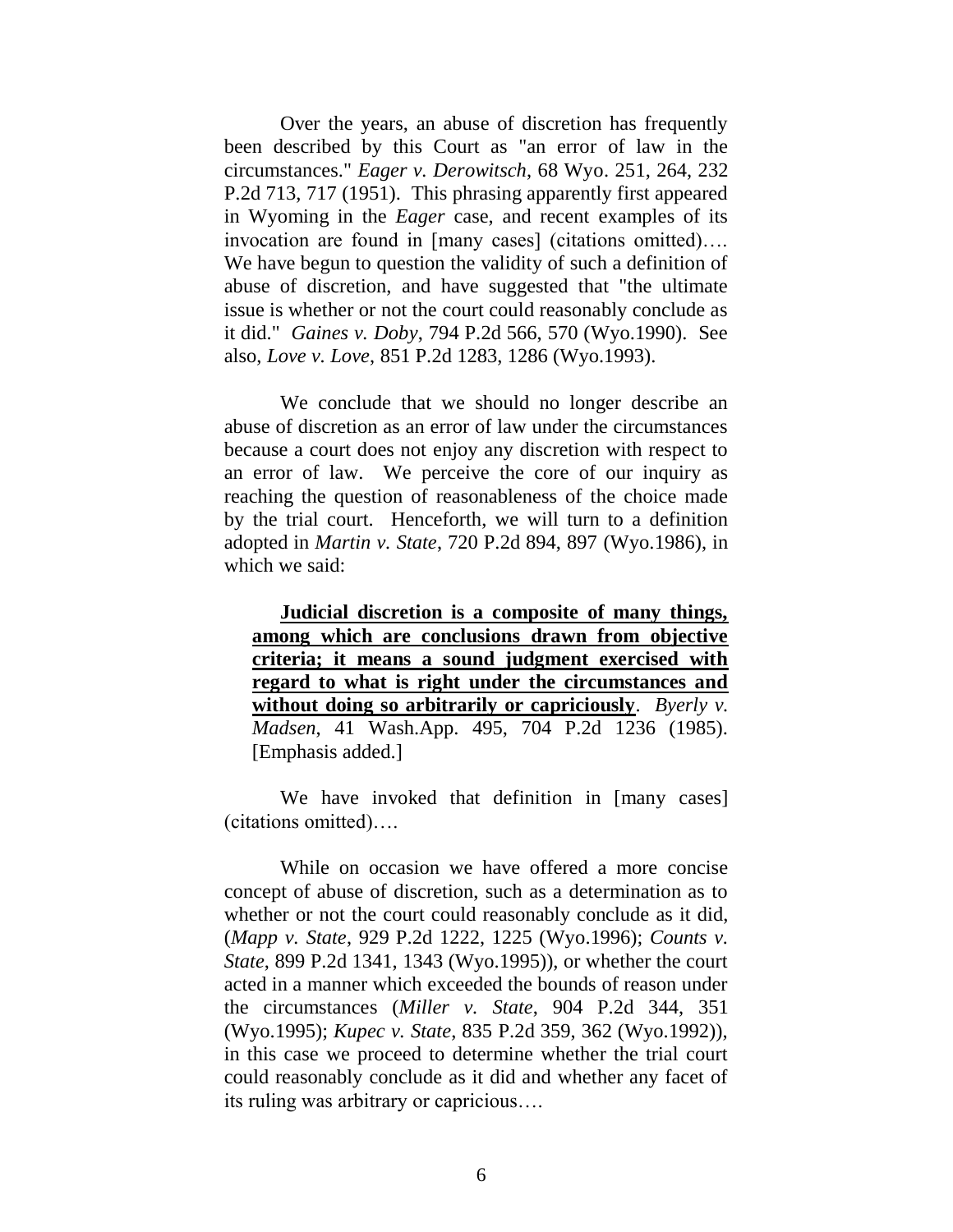Compare, *Hodges v. Lewis & Lewis, Inc.*, 2005 WY 134, ¶ 11, 121 P.3d 138, 142-43 (Wyo. 2005) (wherein we included the abandoned language, "[a]n abuse of discretion has been said to mean an error of law committed by the court under the circumstances.").

[¶13] We proceed now to invoke the abuse of discretion standard we have heretofore applied, albeit not altogether consistently, since 1999:

> Judicial discretion is a composite of many things, among which are conclusions drawn from objective criteria; it means a sound judgment exercised with regard to what is right under the circumstances and without doing so arbitrarily or capriciously.

*Vaughn*, 962 P.2d at 151 (citation omitted).

[¶14] Furthermore, we apply the analytical framework for addressing the specific issue posed here as set out in *Hodges*, ¶¶ 12-14, 121 P.3d at 143:

> In order to satisfy the first prong of the two-part test for withdrawing or amending admissions under W.R.C.P. 36(b), the moving party must show that the presentation of the merits of the case will be subserved by allowing the withdrawal or amendment. The purpose of Rule 36 is "to expedite the trial and to relieve the parties of the cost of proving facts that will not be disputed at trial."*Perez v. Miami-Dade County*, 297 F.3d 1255, 1265 (11th Cir.2002) quoting 8A Charles Alan Wright, Arthur R. Miller & Richard L. Marcus, Federal Practice and Procedure § 2252 (2d ed.1994) [now Vol. 8B, 3d ed. 2010]. The first factor of the Rule 36(b) test emphasizes the importance of having actions resolved on the merits rather than as a result of a technical error. *Raiser*, 409 F.3d at 1246; *Perez*, 297 F.3d at 1266. This requirement is satisfied when it is shown that upholding the admissions would practically eliminate any presentation of the merits of the case. *Id*. Thus, there is a distinct preference in the rule for ascertaining the truth and deciding the case on its merits. *Perez*, 297 F.3d at 1266.

> Applying the first part of the test to this case, we conclude that allowing Lewis to amend its response to Request for Admission No. 26 which stated that Ms. Hodges did not contribute to her injuries subserved the presentation of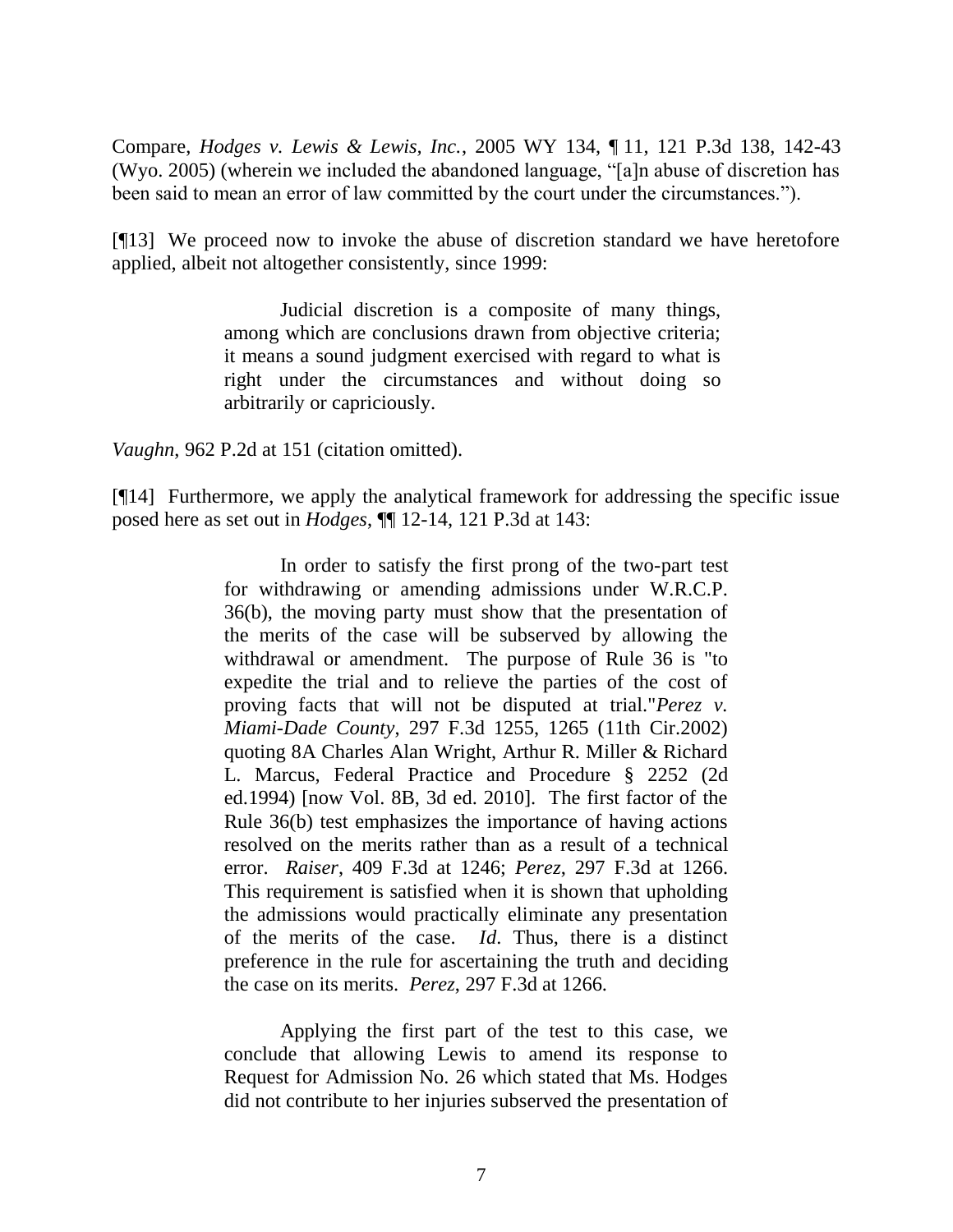the merits of the controversy. Lewis had filed an answer denying Ms. Hodges' claim that it was negligent and expressly stating, in an affirmative defense, that Ms. Hodges was more than fifty percent (50%) at fault for her injuries. If the admission had been allowed to stand, it would have essentially decided the breach-of-duty element of Ms. Hodges' negligence action. Permitting the parties to present evidence on the fault issue advanced the search for the truth and promoted a correct legal ruling. As we stated in *Emmett Ranch, Inc. v. Goldmark Engineering, Inc.*, 908 P.2d 941, 945 (Wyo.1995), requests for admission under Rule 36 are not intended to resolve ultimate legal matters. See also, *Perez*, 297 F.3d at 1268. The United States Court of Appeals for the Eleventh Circuit phrased it well:

... [W]hen a party uses the rule to establish uncontested facts and to narrow the issues for trial, then the rule functions properly. When a party like Perez, however, uses the rule to harass the other side or, as in this case, with the wild-eyed hope that the other side will fail to answer and therefore admit essential elements (that the party has already denied in its answer), the rule's timesaving function ceases; the rule instead becomes a weapon, dragging out the litigation and wasting valuable resources.

*Perez*, 297 F.3d at 1268.

The second part of the Rule 36(b) test requires the party seeking to have the admissions upheld to show it would be prejudiced by withdrawal or amendment of the admissions. "The prejudice contemplated by Rule 36(b) is not simply that a party who obtained the admission now has to convince the jury of its truth. "*Bergemann v. United States*, 820 F.2d 1117, 1121 (10th Cir.1987). Instead, the party seeking to have the admissions enforced must show that it will have difficulty proving its case as a result of the withdrawal of the admissions. For example, prejudice may be established if key witnesses are unavailable to testify about the matter which was initially admitted under Rule 36. The amount of time the party seeking to uphold the admission has relied upon it may also be important to determining whether that party would be prejudiced by withdrawal or amendment of the admission.